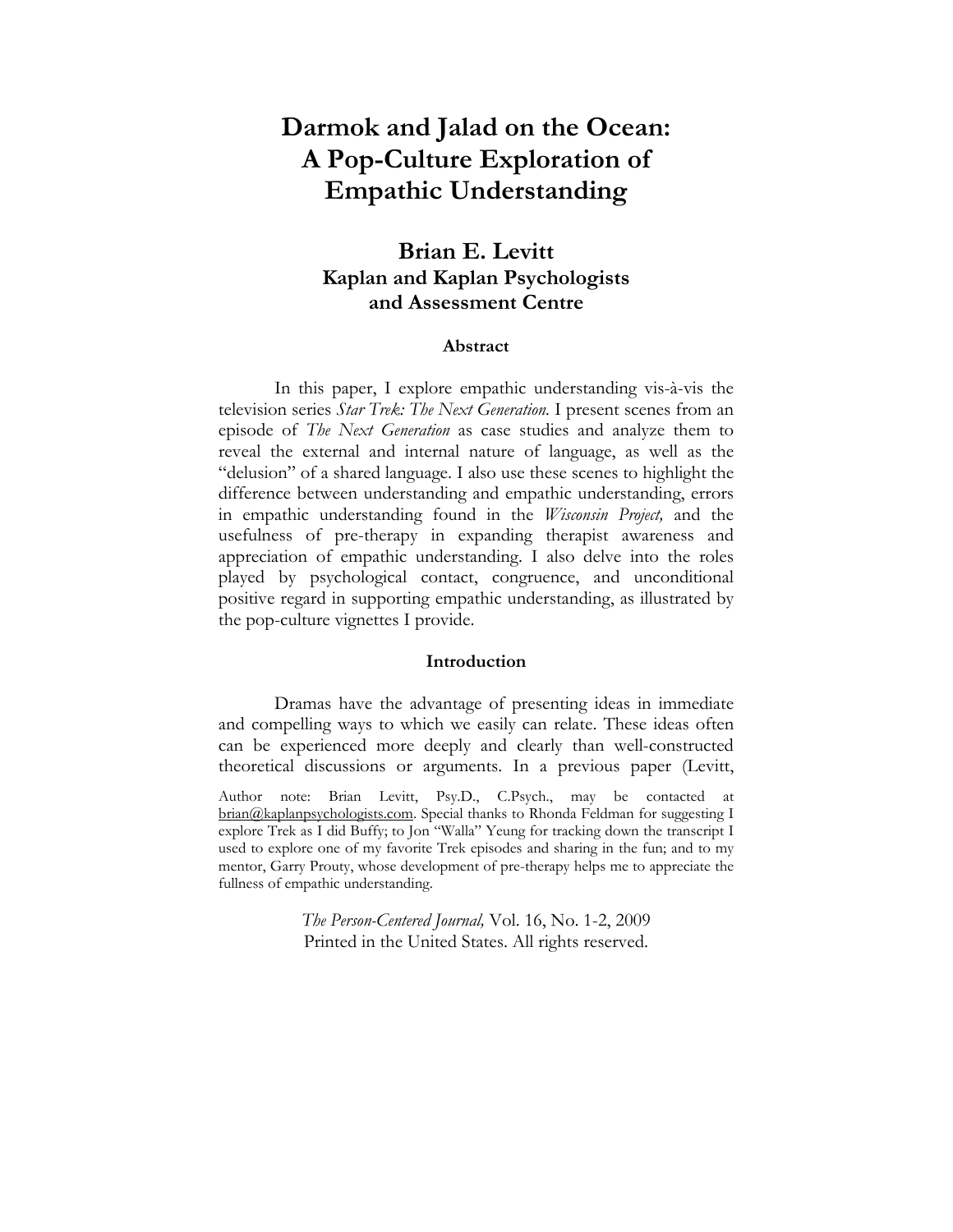2005), I explored the necessary and sufficient conditions of constructive personality change (Rogers, 1959) vis-à-vis the television series *Buffy the Vampire Slayer.* Now I intend to "boldly go where no one has gone before" – this paper is an exploration of empathic understanding inspired by an episode of *Star Trek*: *The Next Generation.* 

 Those who do not know the joys of *Star Trek* may be slow to warm up to the idea that *Trek* episodes can be enjoyed at a number of levels, from pure entertainment to philosophical reflection. Episodes of the original series, which first aired in the 1960s, often were thinly veiled explorations of contemporary social issues and concerns. They confronted racism, imperialism, and genocide. Episodes also explored the nature of power, beauty, and freedom. As the successor to the original series, *The Next Generation* continued this tradition.

In this paper, scenes are drawn from a single episode of *The Next Generation* and offered as dramatic "case vignettes." Reflections on these pop-culture vignettes are offered along the way. Our journey leads toward a fuller understanding of empathic understanding.

### **Opening Scene: The delusion of shared language**

 In the *Next Generation* episode titled *Children of Tama*  (http://www.twiztv.com/scripts/nextgeneration/season5/tng-502.txt), our intrepid crew of the U.S.S. Enterprise is on its way, once again, to explore a strange new world. As Captain Picard tells us, while dictating his captain's log, the Enterprise is nearing a "territory occupied by an enigmatic race known as 'The Children of Tama.'" Enigmatic, it turns out, is an apt description. We are told that "formal relations were never established because communication was not possible." By all accounts, Tamarians are incomprehensible. Indeed, when Picard and the Enterprise encounter the Tamarian captain, Dathon, and his vessel, Dathon's first words to Picard and his crew are, "Rai and Jiri at Lungha. Rai of Lowani. Lowani under two moons. Jiri of Ubaya. Ubaya of crossed roads. At Lungha. Lungha. Her sky grey." Picard and his crew are stupefied. Picard offers this response, "Captain, I invite you to consider the creation of a mutual nonaggression pact between our peoples. Possibly leading to a trade agreement and cultural interchange. Does this sound like a reasonable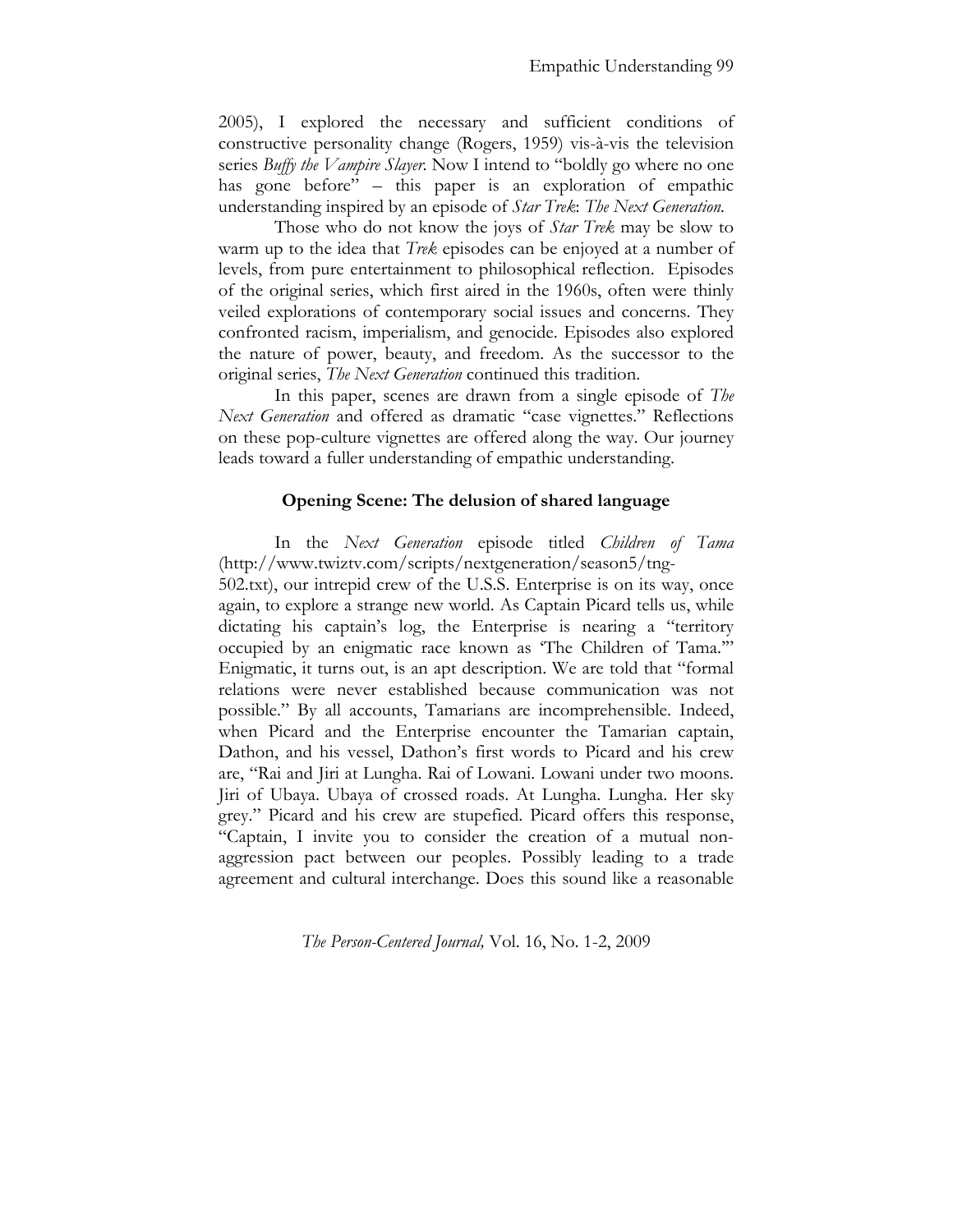course of action?" Not surprisingly, the Tamarians are stupefied.

 Most of us seem to go through life with a profound delusion- that we speak the same language. In some ways, this is the ultimate diversity issue–holding onto a delusion of sameness because of sharing an external vocabulary. Ironically, this perception of sameness keeps us apart. The difficulty of seeing this delusion may be due in part to our need to share some common sense of meaning in order to communicate. When we use the same words with each other, it can be easy to miss that we each use these words with our own individual meanings; in a sense, we each speak a unique language, and it is incumbent upon psychotherapists to become multilingual in this regard.

Words are signposts that point to meanings, but these shared signposts point to myriad, individually created and fluid meanings. They point to unique inner realities that are not static. These inner meanings are not unchanging "facts" that are in any sense truly shared. When we express ourselves, we are also creating an ever-changing story and reality, and the meanings we ascribe to our own personal language change across time.

 One difficulty inherent to communicating with a shared external language is that each of us has such unique experiences that color how we "see" the words we use. We each have our own unique meanings that words point to for us. We can get mired in our own meanings when we are faced with another person who uses our shared external vocabulary–unable to get beyond our own certainty that we understand the other because we are using the same external language. The other intends to express his or her personal meanings to get us to understand what he or she experiences by having these meanings unfold within us.

 We tend to believe that our words have the ability to carry this understanding to others. What makes this so tricky is that words exist externally and seem static and unchanging. However, words also exist internally, and as such, their internal meanings for one person are always different from another's internal meanings. Each of us lives a life full of experiences unique to us that color these words for us. Yet our externally shared words are what we fumble with; they are all we have–my internal meanings, your internal meanings, and a shared set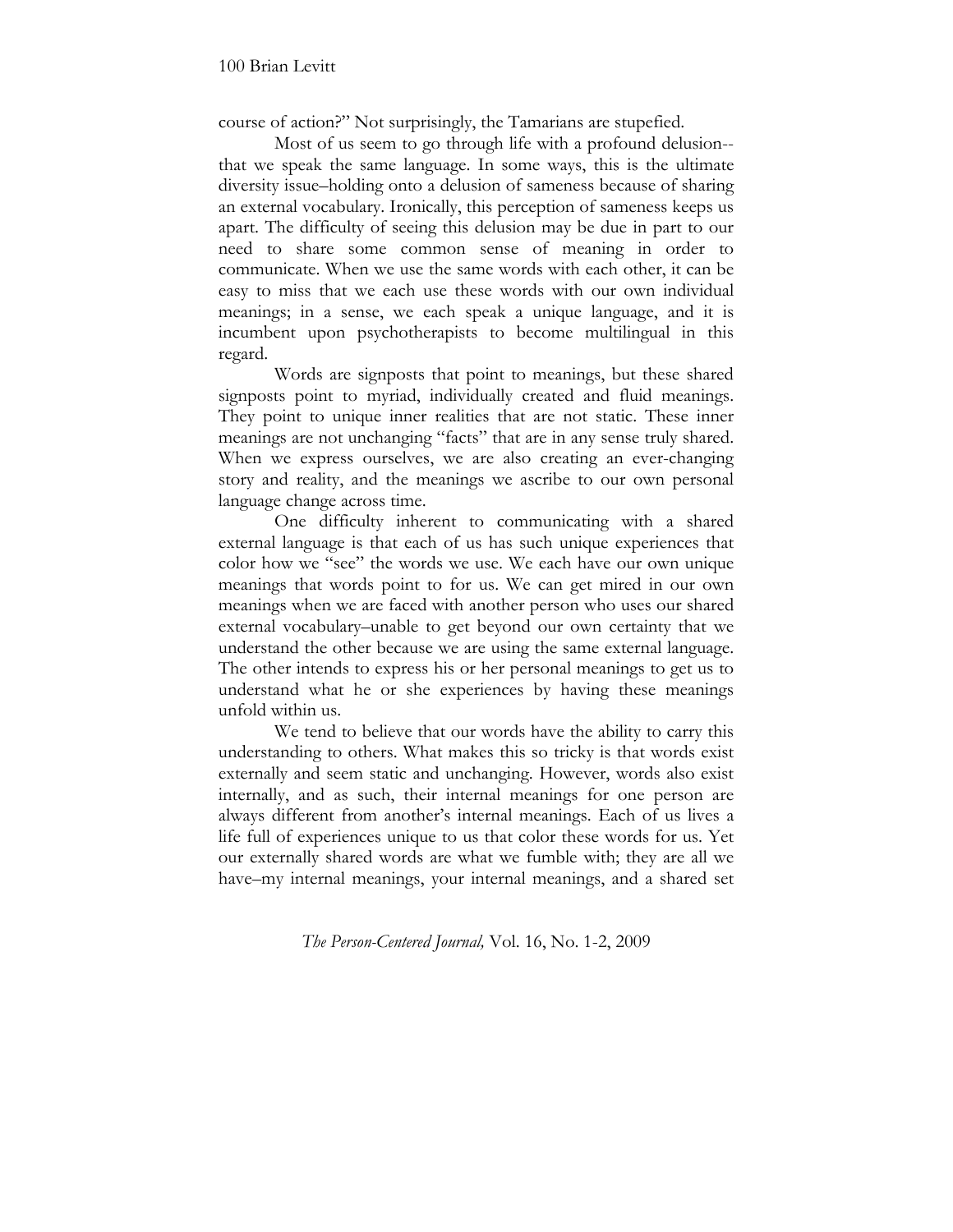of external symbols (words) that we use to make contact in our attempts to understand and be understood by the other. The problem comes when I assume that your internal meanings must be the same as mine–after all, you just used words I think I clearly understand and know.

 Our opening vignette leads us to think about the personal/individual context that accompanies the external words we share. It leads us to consider the possibility that we can draw on the same vocabulary but intend for very different meanings to be understood through our chosen words. In this scene, there are clear efforts at mutual contact, but these efforts are limited because Dathon and Picard each assume the other will understand his meanings because they speak in the presence of a universal translator that allows them to hear the other's words as if they are spoken in their own languages. There is no effort by either man to leave his own personal context to embrace and attempt to understand the unique meanings held by the other. Instead, they listen through the filter of their own meanings, which they ascribe to the words they hear being spoken by the other.

## **Scene 2 – Failures of basic psychological contact**

 As we return to our drama, Dathon and his first officer have an intense discussion, after which Dathon, holding two daggers, turns toward Picard on the view screen. In the next moment, Dathon and Picard dematerialize–both captains have been beamed to the planet below by the Tamarians. On the planet's surface, Picard sees Dathon before him with the two daggers and demands to know, "What the hell is this all about?" The Tamarians meanwhile have blocked all communication to the planet's surface; our two captains are isolated from their crews. This is the exchange that follows between Picard and Dathon, Dathon extending a dagger to Picard:

Picard: "You expect me to fight–is that it? A challenge?"

Dathon: "Darmok and Jalad."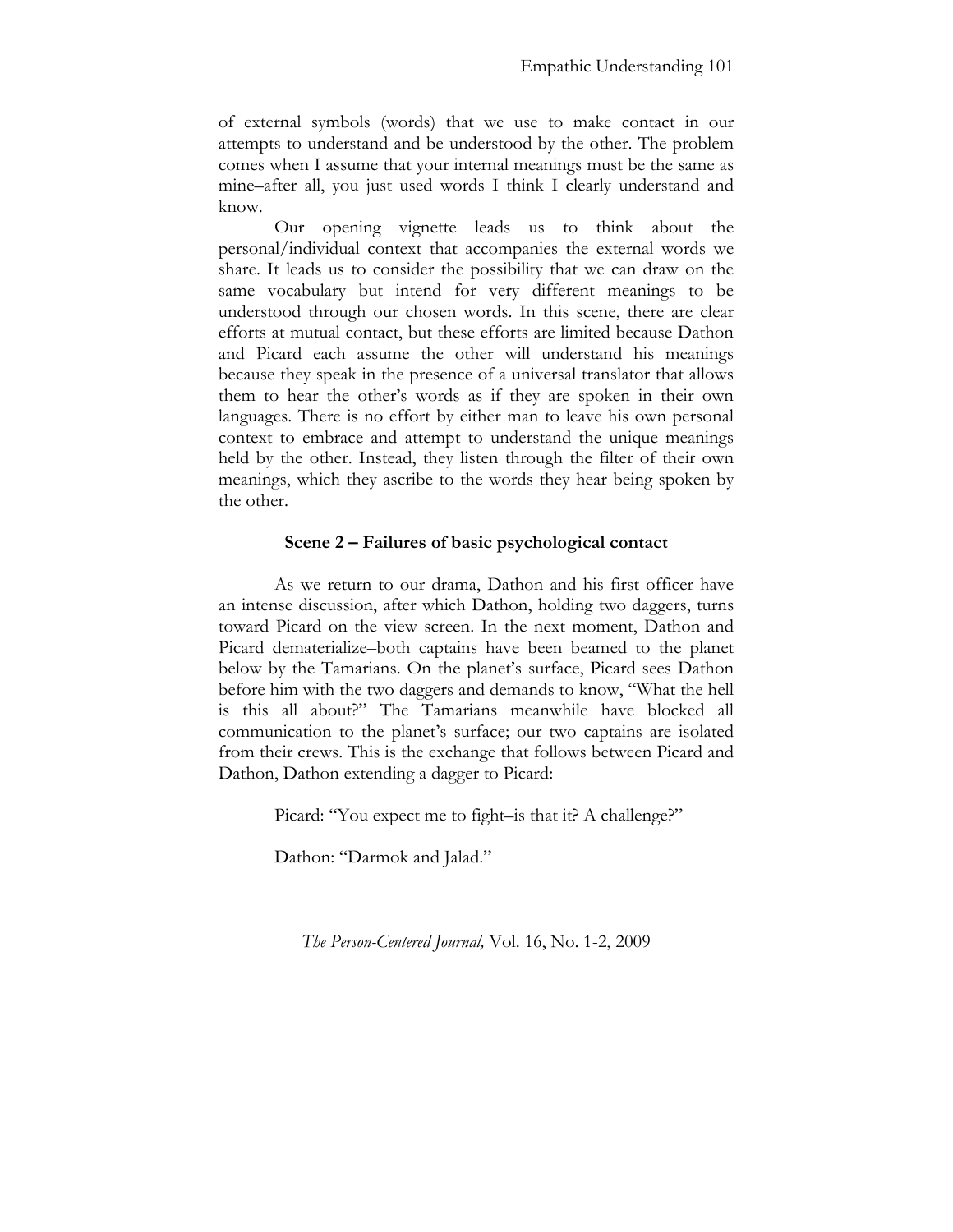Picard: "I don't know who or what Darmok and Jalad are. But I didn't come here to start a war." (Picard does not accept the dagger). "I refuse." (Dathon tosses the dagger near Picard). "Would you attack an unarmed man, Captain? There's not much of a challenge in that."

Dathon: (Dathon points at the dagger with a dagger of his own). "Temba. His arms wide."

Picard: (Shakes his head.) "I'm sorry captain." (He picks up the dagger and tosses it back. They stare at each other).

Dathon: (Frustrated, picks up the dagger.) "Shaka…when the walls fell."

 What the hell is this about, indeed? A wonderful question. We might find ourselves asking this in the therapy room. The isolated world of the therapy room–two heroes alone on a planet, removed from contact with others. The client is without friends or family. The therapist is without colleagues or supervision. They must face each other in this space, in this moment of encounter. All else is absent as an external source of support and guidance. Only the inner world brought by each is present, and these inner worlds are vast and distinct.

That all of our inner worlds are unique is a more difficult concept to grasp than we might suppose. We tend to feel more comfortable with sameness, that with which we are familiar. As therapists, this may extend to clinging to the illusion of a shared language. We may find it comforting. The client uses familiar words, so we must be on safe ground–surely we must know what the other is really experiencing when they use words that are familiar to us.

 What is happening in Dathon's efforts to communicate and Picard's efforts to respond? Picard and Dathon are speaking two entirely different languages with a shared vocabulary. Just as it is in therapy, it may appear we are speaking the same language even when we are not. This is the crucial element that was not grasped in the now famous *Wisconsin Project* (Rogers, 1967), an ambitious research study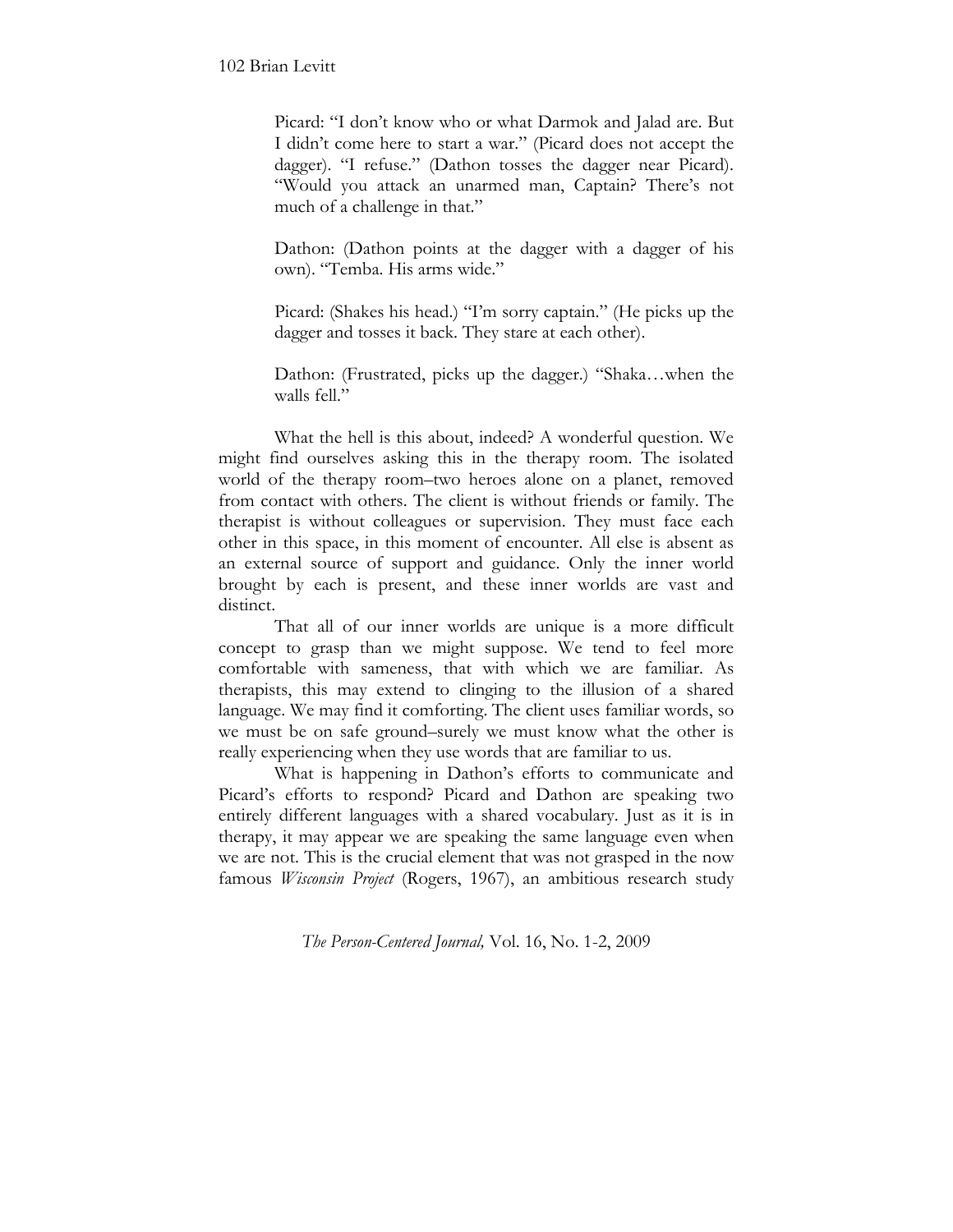that aimed to explore the effectiveness of the person-centered approach in therapy with people diagnosed as schizophrenic. What we see when reading the accounts of therapy attempts in this study is that some therapists are frustrated in their efforts to understand their clients. They retreat to imposing their own frame of reference, their own context, on the clients they do not understand. The assumption of a shared client and therapist frame is a critical error. It is an error in empathic understanding, and it marks a sharp departure from the nondirective foundation of the person-centered approach. The apparent failure of the *Wisconsin Project* is more about the failure of therapists to be person-centered than it is about the failure of a nondirective approach in engaging with people diagnosed as schizophrenic.

It is much easier as therapists when clients make more immediate sense to us. We are more likely to feel in some way grounded and at ease when encountering another who seems easy to understand. But when the client's world is so alien to us that we cannot find an immediate internal reference, the challenge heightens. What do we do? Do we refuse to engage, as Picard does in this scene? Do we declare the other as the one who is incomprehensible and impose our own context on him or her, rather than acknowledge our inability to comprehend? Do we start labeling and classifying behaviors and things that we call symptoms, or use techniques or our own reactions as a way to push our client's process? The fundamental question here is how do we go about understanding an other? Do we bring in an external theory or our own experiences with the hope they will somehow fit? Or do we hope to find a way to understand, as closely as we can, the other person from his or her own internal frame of reference, no matter how strange or foreign it may appear?

 Prouty's pre-therapy (1994) takes the nondirective path of attempting to understand the other as if from his or her own frame of reference, rather than imposing a frame that is external to the client. It redresses the mistaken conclusion drawn from the *Wisconsin Project,* the false idea that remains entrenched to this day, that nondirectivity is ineffective when doing psychotherapy with people diagnosed with schizophrenia. Pre-therapy does this by providing the therapist with an expanded appreciation and awareness of empathic understanding, by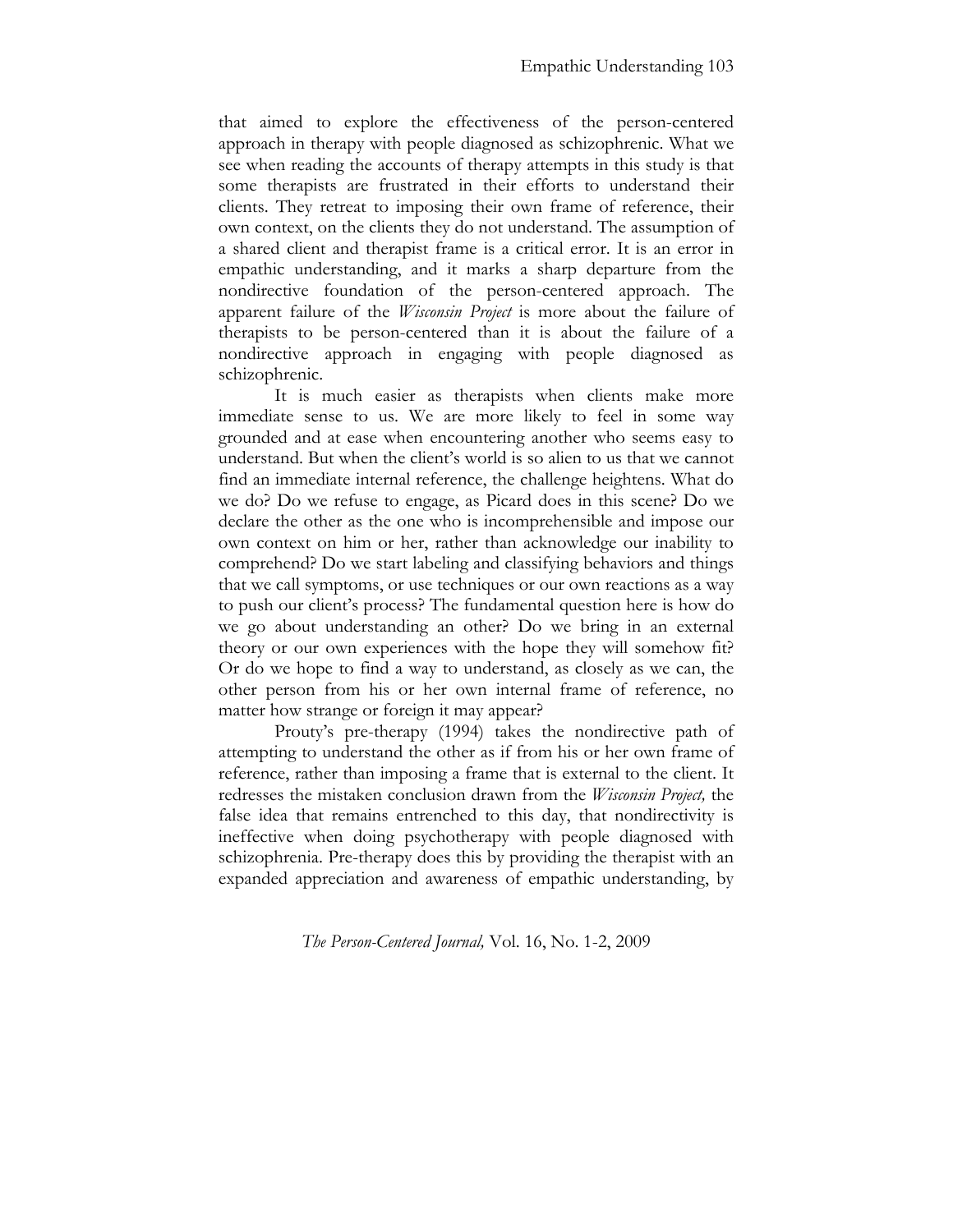addressing the other's efforts at making contact with the self, others, and reality as an essential starting point for two people to be in psychological contact. The pre-therapist goes beyond the need to change someone else's very different reality into his or her own.

## **Scene 3 - Therapist incongruence as a barrier to empathic understanding**

 In this scene we find our two captains making their own campsites to get through a cold night. Dathon succeeds at building a roaring fire. Picard's own attempt fails and Dathon smiles, saying, "Shaka…when the walls fell." Picard wonders aloud if Dathon will kill him in his sleep. Dathon offers, "Darmok of Kanza. Jalad of Kituay." Picard returns with, "Picard of the Federation," earning him a blank stare from Dathon. Dathon, seeing Picard is cold, throws him a piece of wood and says, "Temba." And then we have the following exchange:

> Picard: "Temba? What do you mean? Fire? Temba means fire?"

Dathon: "Temba his arms wide."

Picard: "This Temba is a person? His arms are wide. Because he's holding them apart? In generosity? In giving? In taking?"

Dathon: (gesturing at the branch) "Temba, his arms wide."

 Picard now shows signs of trying to understand Dathon's meaning beyond the words they share. He is attempting to understand the meanings that are unique to Dathon, in terms of Dathon's frame, but only when he seems to have gotten a bit past the possibility that Dathon will kill him. The role that perceived threat plays in impeding our ability to be empathic is tremendous. As clinicians, the perceived threat is more likely to our self-concept and sense of self-worth, rather than an actual threat of death. In this scene we can see the subtle change with Picard when he is not as close to considering Dathon a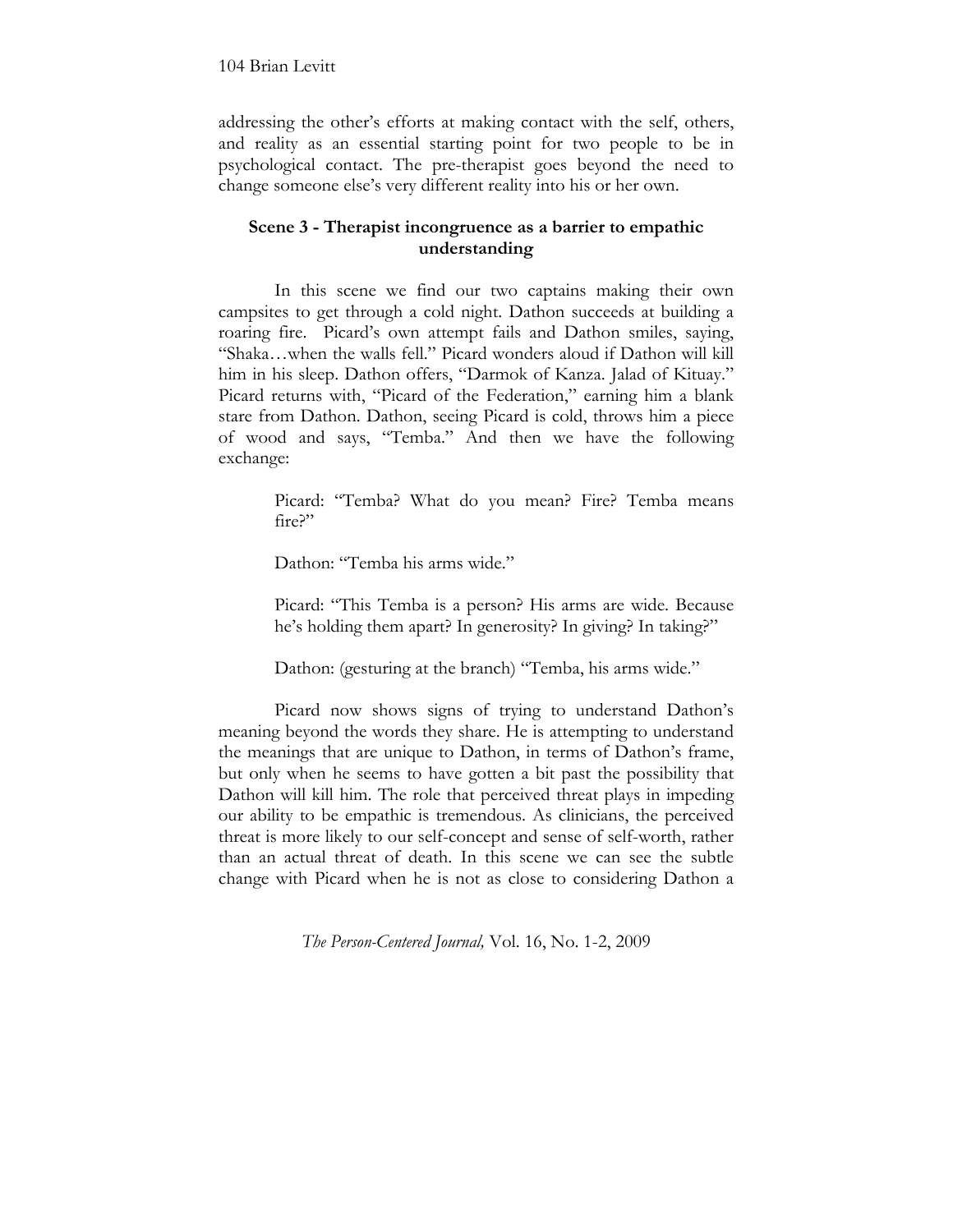threat.

 As clinicians, when we are more congruent, more comfortable in our own skin, we are less likely to see threats where they do not exist. Congruence is in fact essential for empathic understanding to occur. It offers safe ground–if I am safe with myself, I can venture out into the unknown of another person's world, no matter how strange or frightening it might appear to be. In fact, the congruent therapist is not likely to see the other's world as strange or frightening. The congruent therapist is able to see the other's world as clearly different, founded on an entirely different reality, with a different language, a different set of meanings, even though the words may be familiar on the surface. The congruent therapist is able to get beyond the need for finding himself in the other, to face the other as a unique presence in the world, and to prize each aspect of that world with openness.

 I am reminded of a group experience years ago. One woman was struggling with accepting that another woman in the group could have such a different experience from her own. I remember asking her what it would be like for her if everyone in the group were exactly the same as she. She paused, and then said, "I think I would be psychotic." Interestingly, many of us cling to the need for others to be like us, to at least share a common meaning or language, rather than trust that we can boldly go where we have never gone before–to seek out strange new worlds and survive intact. We cling to a false reality when we try to refashion all we see in our own image, or some variation of ourselves. Yet we often seem to have this "psychotic" delusion that we are somehow all the same.

#### **Scene 4 – The breakthrough**

 The next morning Picard finds Dathon's campsite empty, so he searches for clues to help him understand Dathon better. Dathon suddenly comes upon him shouting "Darmok! Darmok and Jalad at Tanagra!" There is a tremendous animal roar offscreen–Dathon is not at all surprised, and says, matter of factly, "Darmok and Jalad at Tanagra."

 There is another roar and a low electrical crackling noise–both captains are facing the invisible source of the threatening sounds as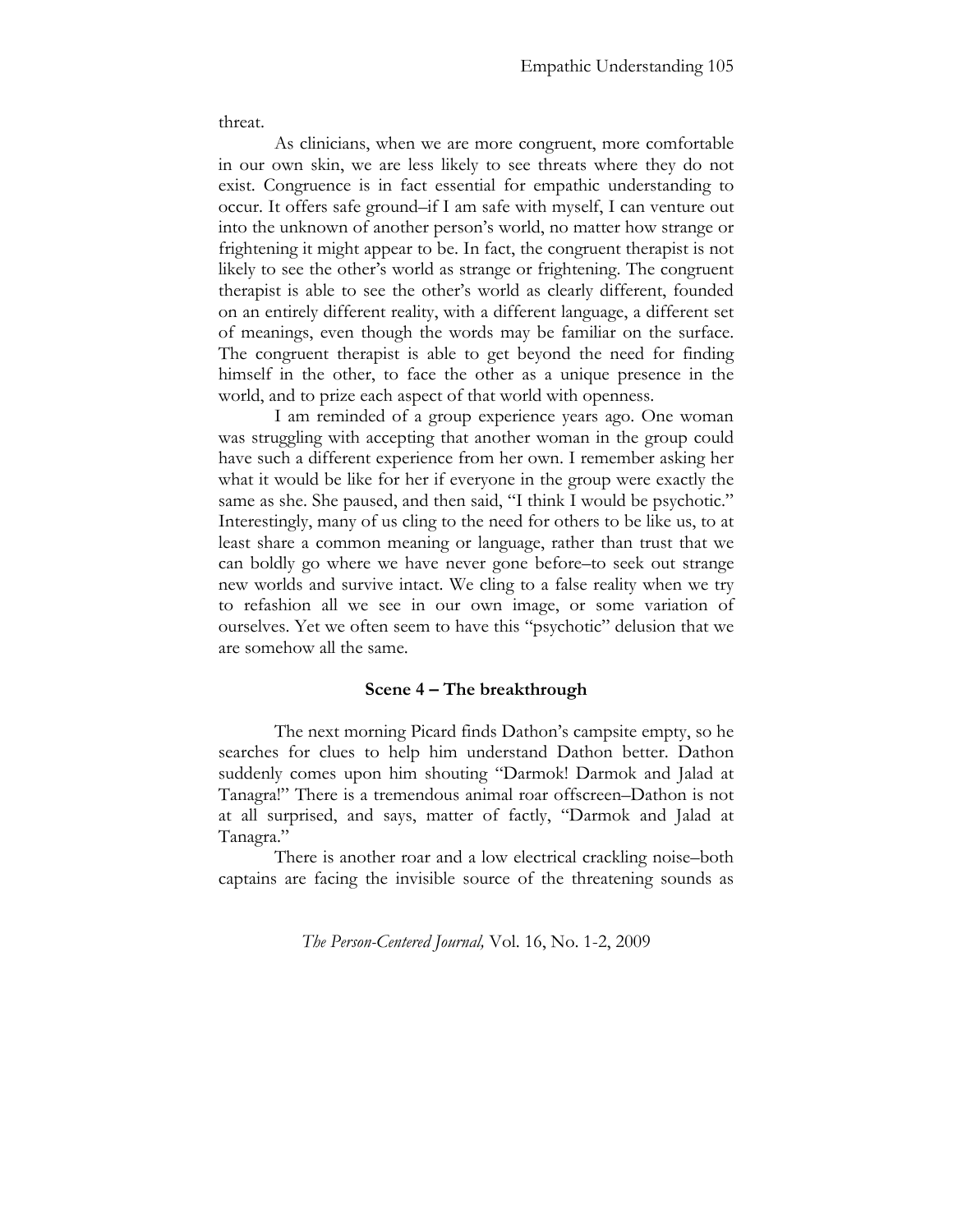Dathon tries once more to give a dagger to Picard, who now understands and accepts it. Picard and Dathon face the invisible threat together, and Dathon tries once again to communicate with Picard:

Dathon: "Darmok and Jalad…"

Picard: "…at Tanagra. I remember the words. But I don't understand." The creature remains near, threatening. There is a crackling and then silence.

Dathon: "Uzani…His army at Lashmir."

Picard: "At Lashmir. Was it like this at Lashmir? Similar to what we are facing now?"

Dathon: "Uzani…His army. With fist open."

Picard: (excited now) "A strategy? With fist open…" (Picard opens his hand) "With fist open. Why…? To lure the enemy."

Dathon: "His army. With fist closed."

Picard: (closing his fist) "With fist closed. An army. Open…to lure the enemy. Then closed…to attack. That's how you communicate, isn't it? By citing example. By metaphor…"

Dathon: "Sokath. His eyes uncovered!"

Picard's own experience with the military gives him the perspective he needs to begin to see possible meanings in Dathon's communications. But he still must move beyond himself to begin to see Dathon's world. He must be able to make the shift from an internally constructed theory of Dathon's world experience to an acceptance of a world of meanings that lie beyond his own.

 Later, on the Enterprise, Picard realizes that "more familiarity with our own mythology might help us relate to theirs." Taking this a step further, we return to the notion of congruence, being comfortable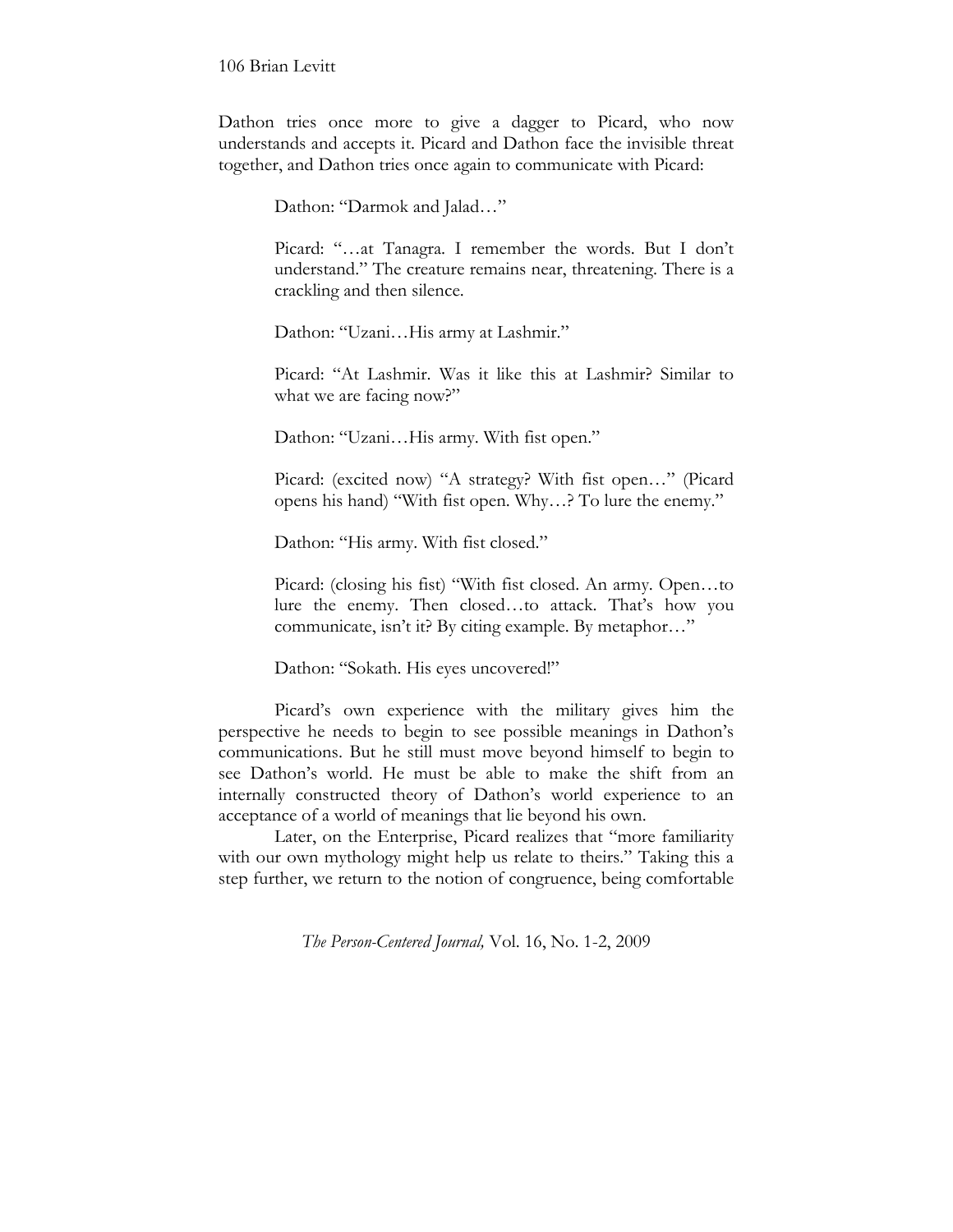in our own skin, comfortable with our own internal mythology, allowing us to embrace and fully value a reality other than our own. The more we know and are comfortable with ourselves, the more grounded we can be in understanding others as they are, the more others become apparent to us as unique beings.

## **Scene 5 – The client as hero**

 In this brief scene, Picard and Dathon begin to work in concert to attack the creature when Picard suddenly begins to dematerialize– the Enterprise has found a way to beam him back. With Picard gone, the creature overwhelms Dathon, who is slashed and battered.

 Dathon took an enormous risk in initiating an encounter with Picard. He knew that the two of them would face an invisible threat with no one else to help them once they were beamed down to the planet surface. He also knew that Picard might not understand him well enough to be fully present in facing this threat with him, leaving him vulnerable. Metaphorically, this is the same threat clients face when entering into the therapy relationship.

 That an other reaches out to be understood is extraordinary, given the perceived risks. The client's efforts at self-healing through reaching out to an other in psychotherapy, seen in this light, are heroic. The client reaches out from a position of vulnerability in relation to the therapist. Clients are faced with the very real possibility that the therapist may "dematerialize" at any time, that the therapist will "disappear" at a crucial moment and leave them alone with a terrifying struggle. In other words, a break in empathic understanding can be experienced as devastating. Fear of not being understood, or worse, not being understood and then being judged while vulnerable, can be an enormous barrier to reaching out and communicating with an other.

## **Scene 6 - Encountering the other – unconditional positive regard as a source of empathic understanding**

 In our final scene, the Enterprise is unable to retrieve Picard successfully – and so he rematerializes back on the planet's surface, only to find Dathon close to death: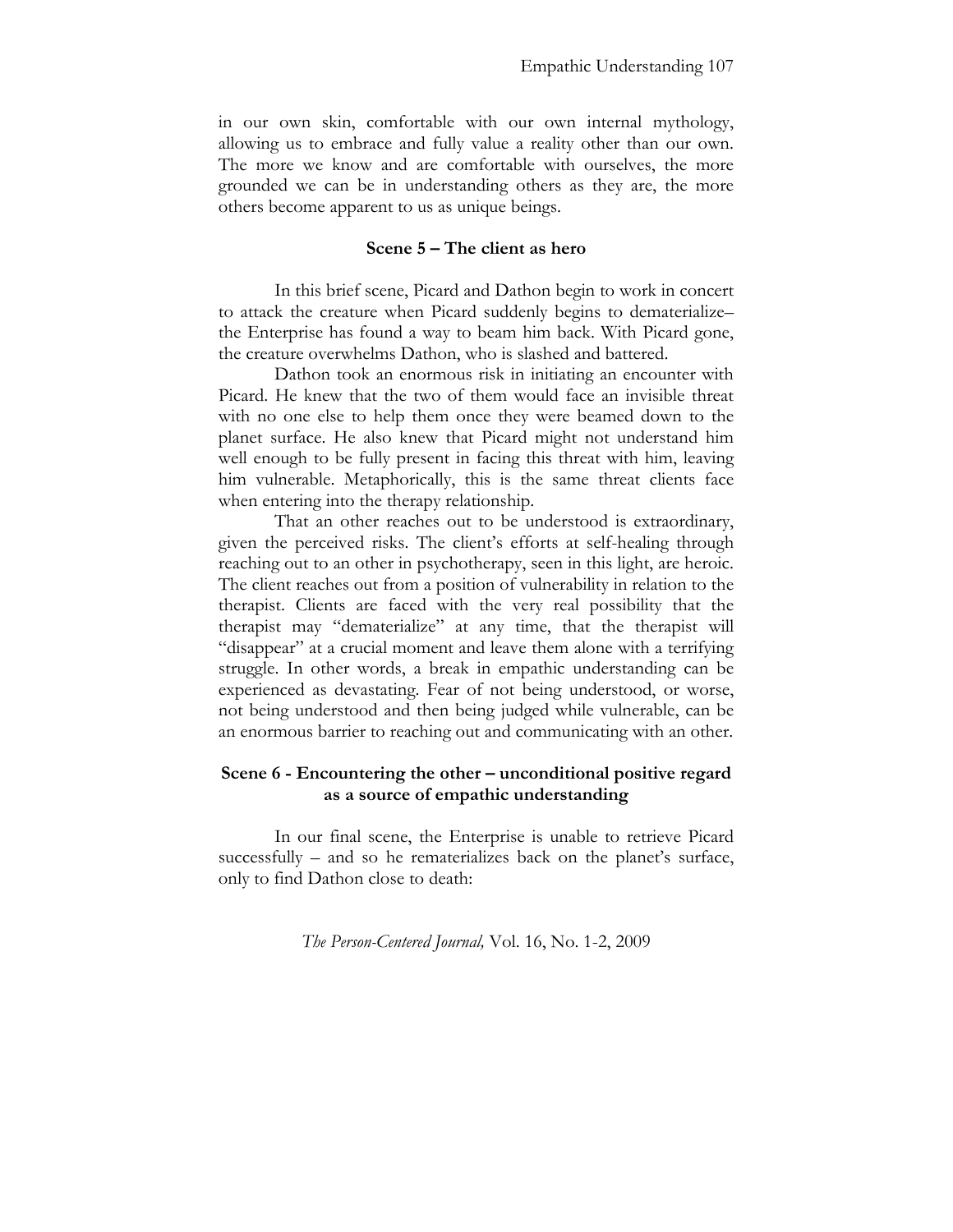Dathon: "Shaka…"

Picard: "…when the walls fell."

Picard, now beginning to understand the uniqueness of Dathon's communication, asks the Captain to tell him more in his dying moments:

> Picard: "Temba. His arms wide…Give me more about Darmok."

Dathon: "Darmok on the ocean."

Picard: "A metaphor for being alive? Isolated? Darmok on the ocean…Temba. His arms wide. Give me more. Darmok on the ocean…"

Dathon: "Tanagra on the ocean. Darmok at Tanagra."

Picard: "At Tanagra. A country? Tanagra on the ocean. An island. Temba…His arms wide."

Dathon: "Jalad on the ocean. Jalad at Tanagra."

Picard: "Jalad on the ocean. He went to the same island as Darmok. To Tanagra."

Dathon: "The beast at Tanagra."

Picard: "The beast. A creature on the island? On Tanagra. Darmok and Jalad…did they fight the beast? They arrived separately. They struggled against a common foe. The beast at Tanagra. Darmok and Jalad."

Dathon: "Darmok and Jalad on the ocean."

Picard: (realizing) "They left together."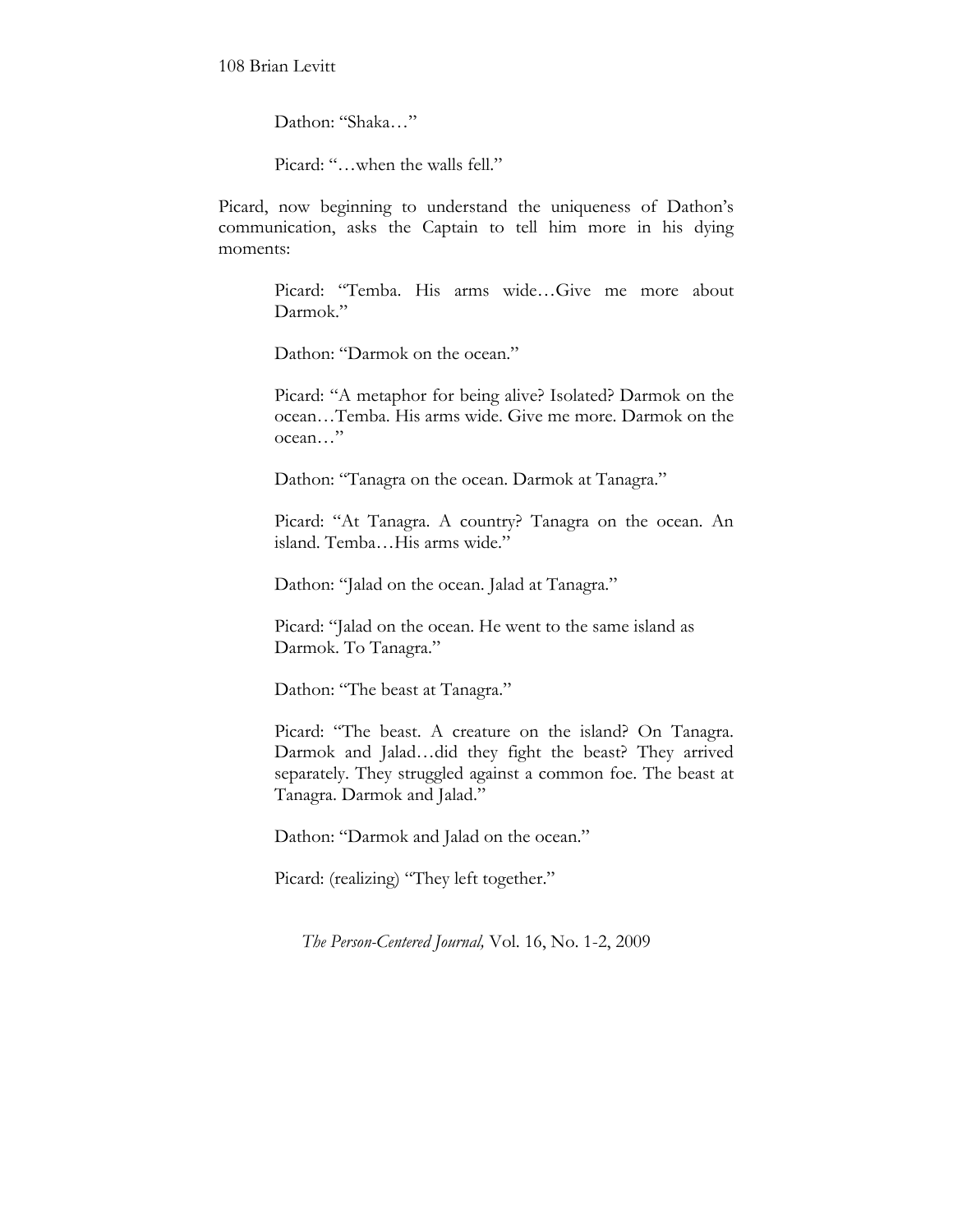Picard now understands why Dathon brought them to this place to face danger alone. When he stops imposing his own frame on Dathon, he sees the fullness and uniqueness of what Dathon is expressing. The gap between two separate beings is bridged when an inner language is grasped and shared.

 Later, on the Enterprise, Picard reflects on what has transpired and tells his crew, "In my experience, communication is a function of patience and creativity." Picking this story apart a bit further, Dathon is the one who is creative and patient, attempting to communicate. Picard is the one trying to understand. His first attempts at understanding Dathon are entirely from his own frame, based on his own theories. When he moves beyond his fears of threat and is able to fully regard and appreciate Dathon as an individual, he is able to attempt to empathically understand Dathon *as if* from Dathon's own frame of reference. Empathic understanding is a special kind of understanding that moves beyond the therapist's frame of reference in an attempt to grasp the client's frame of reference, free of any external theories. It is a uniquely nondirective stance, in a context of psychological contact, that requires therapist congruence and unconditional positive regard for the other.

 As Picard no longer feels a threat to his integrity from Dathon, his congruence, his comfort in his own skin, allows him to more accurately symbolize what Dathon may be communicating. In other words, his understanding becomes more accurately empathic to Dathon's frame and less biased or filtered by his own. Also, when Picard realizes his counterpart's heroics, his worth, he becomes more open to being told, to being directed, instead of directing and trying to impose his own structure on Dathon. Gone is the frustration and mistrust, replaced by a nondirective effort to empathically understand the other.

 Empathic understanding comes when therapists can let go of their own internal meanings for words, regarding clients highly enough to learn what these words mean to them. It comes out of a willingness to give up power and control. Empathic understanding ultimately is a nondirective stance towards the other. It is a means of connecting with the client's personal truth and not attempting to change it into the therapist's truth or some other externally constructed truth (e.g., a